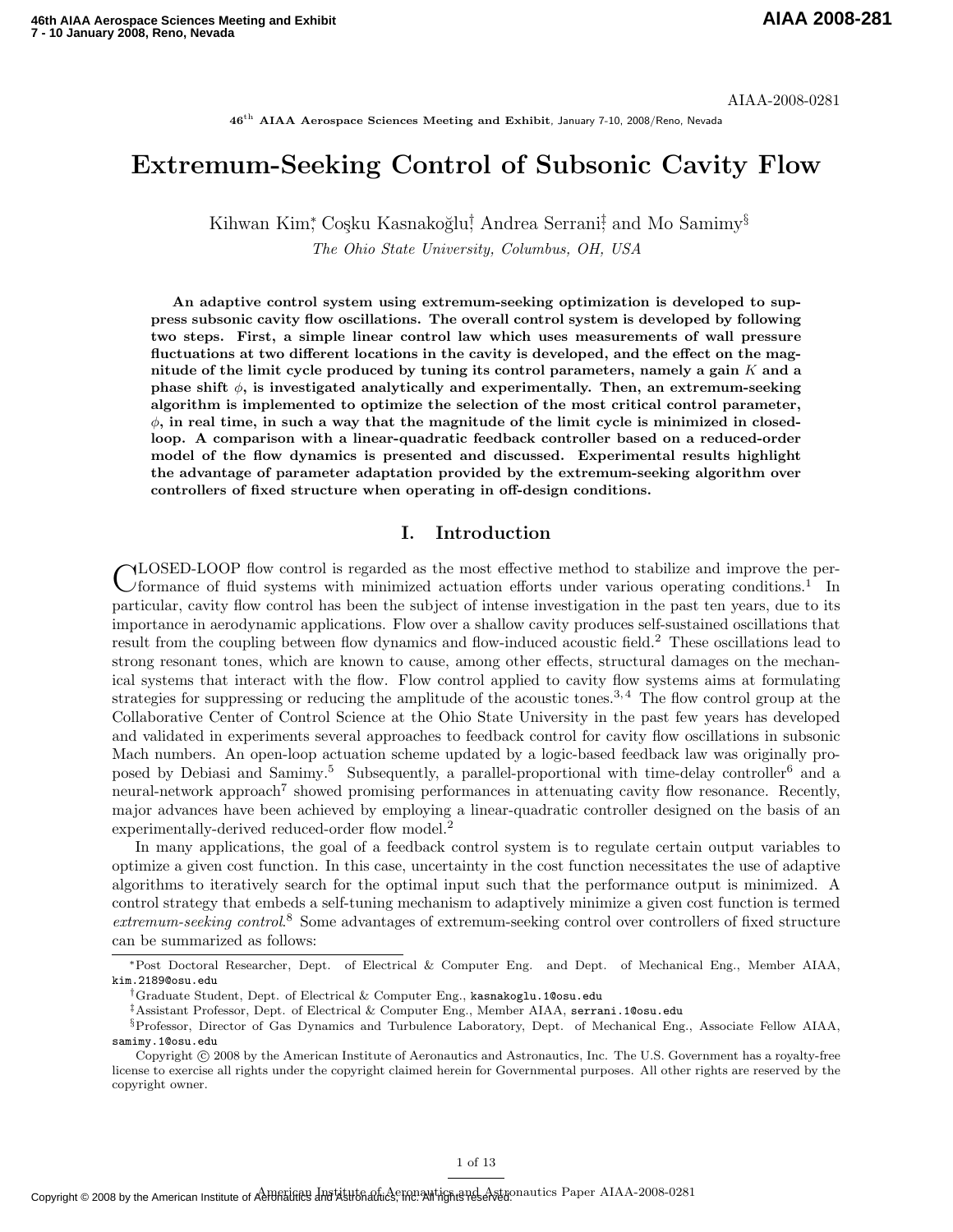

Figure 1. Schematic of the cavity with superimposed velocity vectors and magnitude obtained using PIV (baseline case at Mach 0.30 main flow). The locations of six pressure transducers are also shown.

- The application of extremum-seeking control does not require, in principle, a detailed control-oriented model of a plant. This is a particularly useful feature in case dynamic systems of interest are described by complex and/or uncertain models.
- It can be applied to a large class of nonlinear systems.
- It can be readily implemented in real-time applications, due to the relative simplicity of the tuning algorithm.

Extremum-seeking control has already been investigated in a variety of flow-related configurations, including backward-facing step,<sup>9</sup> bluff body,<sup>10,11</sup> diffuser,<sup>12</sup> and airfoil.<sup>13</sup> Applications to control of combustion instability and control of axial-flow compressors are reported respectively in Banaszuk et al.<sup>14</sup> and Wang et al.<sup>15</sup>

In this research, a control systems which includes an extremum-seeking algorithm is developed for suppressing subsonic cavity flow resonance. The magnitude of limit cycle, computed from two pressure fluctuation measurements, is employed as the performance output of the system. A simple but effective feedback control law characterized on the basis of a simplified Galerkin system proposed originally by Tadmor et al.<sup>16</sup> and Rowley and Juttijudata, $^{17}$  is employed as a baseline controller. The static input-output map of the closed-loop system between the controller parameters and the amplitude of the limit cycle in steady-state is derived analytically and identified experimentally. Then, an extremum-seeking feedback loop is applied on the closed-loop control system, thereby optimizing the parameters of the controller in real-time. As for the extremum-seeking scheme, the strategy implemented in this study follows the limit cycle minimization method presented in Wang and Krstić.<sup>18</sup> The extremum-seeking control is tested experimentally under different modes of cavity flow oscillation, e.g. single- and multi-resonance modes, so that its capability to adapt to different flow conditions can be investigated.

#### II. Experimental Setup

The experimental facility employed in this study is an optically accessible small scale blow-down wind tunnel located at the Gas Dynamics and Turbulence Laboratory of The Ohio State University. The tunnel can operate in the subsonic range between Mach 0.20 and Mach 0.70. Flow is directed to the 50.8 mm by 50.8 mm test section through a converging nozzle before exhausting to the atmosphere. As shown in Fig. 1, a shallow cavity is recessed in the test section with a depth  $D = 12.7$  mm and length  $L = 50.8$  mm for a length to depth aspect ratio L/D of four. The actuator consists of a Selenium D3300Ti compression driver connected to a 108 mm-long nozzle that converges from the driver to an exit slot of width 1 mm. The diaphragm movement of the compression driver creates oscillatory flow that exits through the slot at an angle of 30 deg with respect to the free-stream flow in the tunnel. The pressure fluctuations inside cavity are measured at 6 locations on the side wall by flush-mounted XCL-100-25A transducers. The signals pass through an anti-aliasing filter with a 10 kHz cutoff frequency. A dSpace 1103 DSP board operating at 50 kHz sampling rate is used to manage the data acquisition and the implementation of feedback control algorithms. Further details on the experimental setup and the actuator characteristics can be found in Refs. 5 and 19.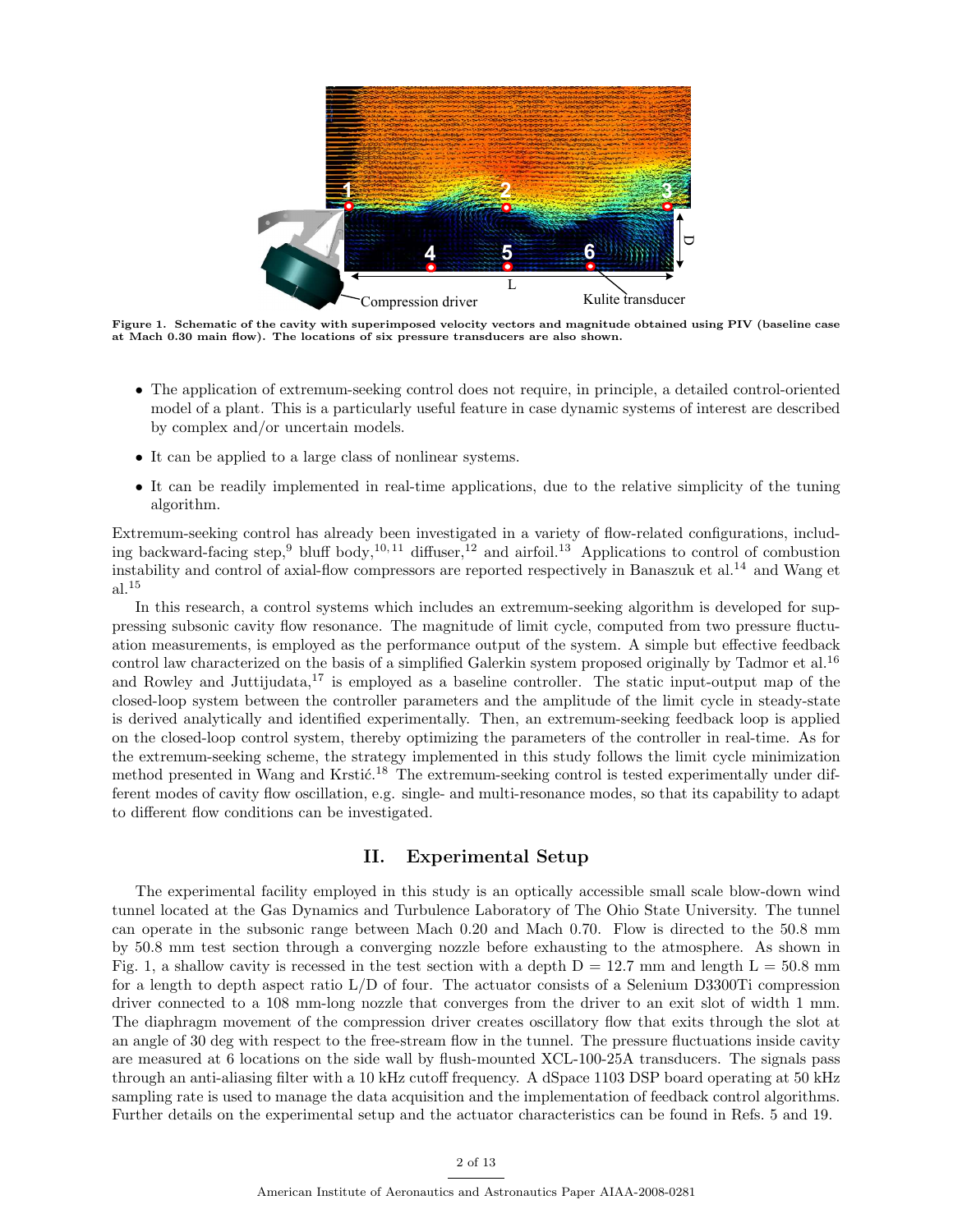### III. A Simple Feedback Controller for Cavity Flow Oscillation

In this section, a simple feedback law is derived for closed-loop control of cavity flow oscillation using a phasor model obtained from a simplified Galerkin system representing a reduced-order flow model. The type of controller employed in this study was originally proposed by Tadmor et al.<sup>16</sup> in the context of suppression of cylinder wake instability, and later considered by Rowley and Juttijudata<sup>17</sup> for cavity flows.

The considered reduced-order model of cavity flow, derived by means of Proper Orthogonal Decomposition and Galerkin projection techniques,<sup>2, 20</sup> can be written in modal coordinates as<sup>21</sup>

$$
\dot{\eta} = F_1 \eta + \varphi_1 (\eta, \zeta) + (G_1 + \gamma_1 (\eta, \zeta)) u,
$$
  
\n
$$
\dot{\zeta} = F_2 \zeta + \varphi_2 (\eta, \zeta) + (G_2 + \gamma_2 (\eta, \zeta)) u,
$$
\n(1)

where  $u \in \mathbb{R}$  stands for the control input,

$$
\eta = \begin{pmatrix} \eta_1 \\ \eta_2 \end{pmatrix}, \zeta = \begin{pmatrix} \zeta_1 \\ \vdots \\ \zeta_{N-2} \end{pmatrix}, F_1 = \begin{bmatrix} \sigma & -\omega \\ \omega & \sigma \end{bmatrix}, F_2 = \text{diag}(-\lambda_1, \ldots, -\lambda_{N-2}),
$$

 $G_1 \in \mathbb{R}^2$ ,  $G_2 \in \mathbb{R}^{N-2}$ ,  $\varphi_1, \gamma_1 : \mathbb{R}^2 \times \mathbb{R}^{N-2} \to \mathbb{R}^2$ ,  $\varphi_2, \gamma_2 : \mathbb{R}^2 \times \mathbb{R}^{N-2} \to \mathbb{R}^{N-2}$ , and  $\sigma > 0$ ,  $\omega > 0$ ,  $\lambda_i > 0$ ,  $i = 1, \ldots, N$ . In this Galerkin system, the state variable  $\zeta$  accounts for a fast transient dynamics, while the state  $\eta$  describes the oscillatory behavior of the system. Elimination of  $\zeta$  from Eq. (1) by means of a center-manifold reduction leads to a simple model of cavity flow oscillation as

$$
\dot{\eta} = \begin{bmatrix} \sigma - \alpha \rho^2 & -\omega - \beta \rho^2 \\ \omega + \beta \rho^2 & \sigma - \alpha \rho^2 \end{bmatrix} \eta + \begin{bmatrix} b_1 \\ b_2 \end{bmatrix} u, \text{ where } \alpha > 0 \text{ and } \rho = \sqrt{\eta_1^2 + \eta_2^2}.
$$
 (2)

Using polar coordinates  $\rho$  and  $\theta = \tan^{-1}(\eta_2/\eta_1)$ , system Eq. (2) is transformed into the phasor model<sup>16,17</sup>

$$
\dot{\rho} = (\sigma - \alpha \rho^2) \rho + (b_1 \cos \theta + b_2 \sin \theta) u,
$$
\n(3a)

$$
\dot{\theta} = \omega + \beta \rho^2 + \frac{1}{\rho} \left( b_2 \cos \theta - b_1 \sin \theta \right) u,\tag{3b}
$$

where it is readily seen that, when  $u = 0$ , the magnitude  $\rho$  converges to a stable limit cycle with magnitude  $\rho^* = \sqrt{\sigma/\alpha}.$ 

Compared with the original systems in Eq. (1), the model in Eq. (3) omits the detailed dynamics of cavity flow oscillation. However, it still preserves some of the key characteristics related to the limit cycle oscillation of the original model, and could be used to design a simple feedback controller.<sup>17</sup> To this end, consider the linear control law

$$
u = -k_1 \eta_1 - k_2 \eta_2 = -K \rho \cos(\theta - \phi),
$$
\n(4)

where  $K =$ p  $\sqrt{k_1^2+k_2^2} > 0$  and  $\phi = \tan^{-1}(k_2/k_1) \in [0, 2\pi]$ . After application of this control law, averaging of Eq. (3a) with respect to  $\theta \in [0, 2\pi]$  yields<sup>17</sup>

$$
\dot{\rho} = (\sigma - \alpha \rho^2) \rho - K \rho (b_1 \cos \phi + b_2 \sin \phi). \tag{5}
$$

The averaging theorem<sup>22</sup> allows an approximation of the solution of Eq. (5) with the solution of Eq. (3a). The averaging theorem<sup>--</sup> allows an approximation of the solution of Eq. (5) with the solution of Eq. (3)<br>The effect of the control law in Eq. (4) on the magnitude of the limit cycle is to change  $\rho^*$  from  $\sqrt{\sigma/\alpha}$  to

$$
\rho^* = \sqrt{\frac{\sigma - K \left(b_1 \cos \phi + b_2 \sin \phi\right)}{\alpha}},\tag{6}
$$

where it is assumed that the magnitude of the control gains  $K$  is small enough to preserve the oscillation, that is,  $K(b_1 \cos \phi + b_2 \sin \phi) < \sigma$ . Note that the control u in Eq. (4) contains in principle two degrees of freedom, i.e., K and  $\phi$ , which can both be used for the optimization of the control parameters. As noted in Refs. 16, 17, for each  $K > 0$ , tuning the phase  $\phi$  to the optimal value  $\phi_{\text{opt}}$  satisfying

$$
\cos \phi_{\rm opt} = b_1/|b| \,, \quad \sin \phi_{\rm opt} = b_2/|b|,
$$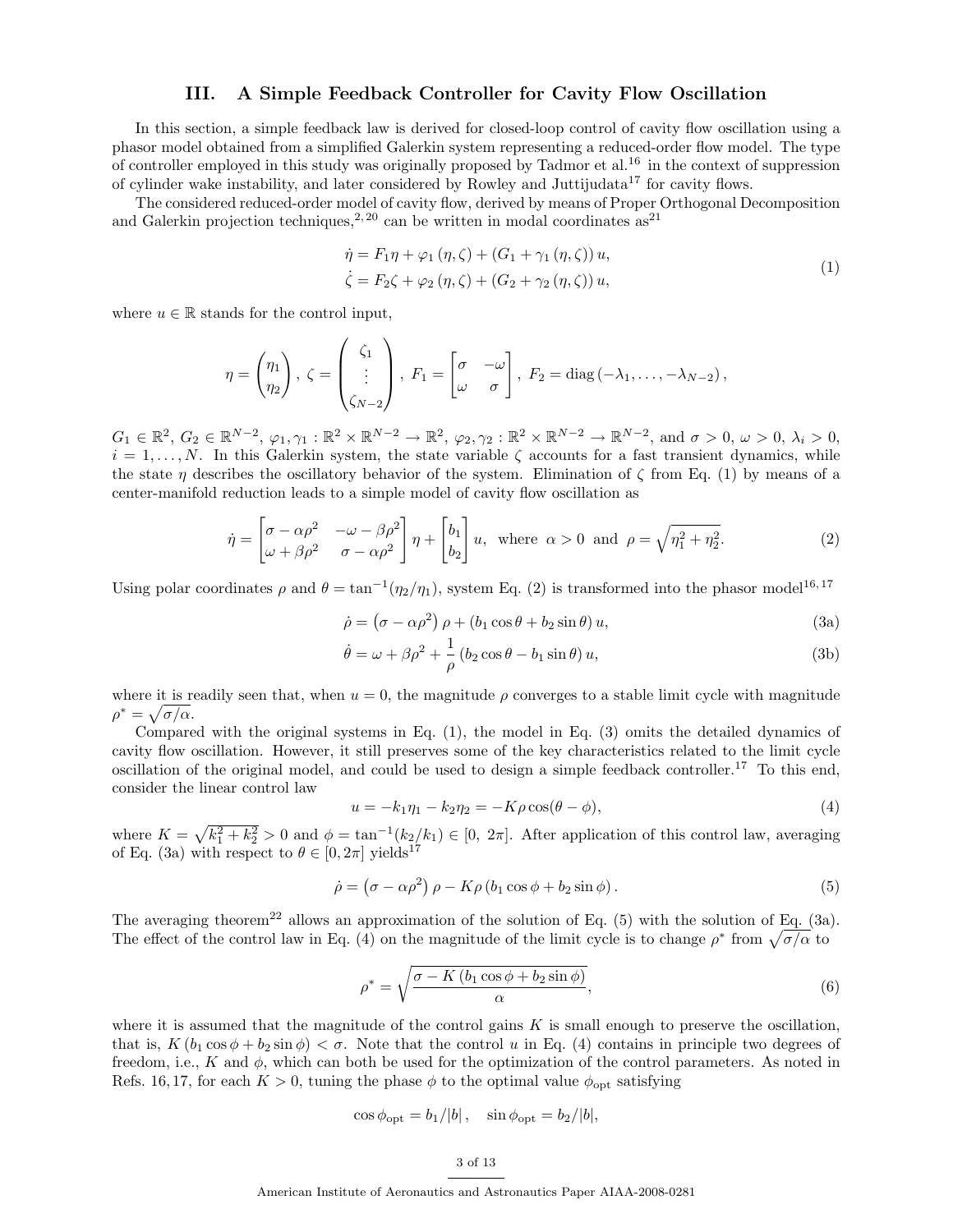

Figure 2. Characteristics of wall pressure fluctuations at Mach 0.30 baseline flow.

has the effect of minimizing  $\rho^*$  to the value

$$
\rho_{\min}^* = \sqrt{\frac{\sigma - K \left| b \right|}{\alpha}}.\tag{7}
$$

From Eq. (7), it is seen that increasing the gain K to  $\sigma/|b|$  eventually forces the limit cycle oscillation to vanish, i.e.  $\rho_{\min}^* \to 0$ . This analytic result is in general different from what observed in experiments, where complete suppression of the oscillation can not be achieved by applying the control law in Eq  $(4)$ . This is not surprising, since the analysis is based on a simplified reduced-order model which only captures the behavior of the system to a limited extent. Therefore, the characteristics of the proposed closed-loop control need to be verified from the cavity flow experiments, the results of which are compared to the analytical results in Eq. (6). Unfortunately, it is not viable to implement this control scheme directly to a cavity flow configuration, since the state variables  $\eta$  cannot be measured in real time from the flow field. However, assuming a linear relation  $p = C\eta$ ,  $C \in \mathbb{R}^{2\times 2}$  between  $\eta$  and a pair of local pressure measurements  $p = (p_a, p_b)^T$  facilitates reformulating Eq. (4) as:

$$
u = -K\rho\cos\left(\theta - \phi\right) = -\left[k_1 \quad k_2\right]C^{-1}p = -\tilde{K}\tilde{\rho}\cos\left(\tilde{\theta} - \tilde{\phi}\right),\tag{8}
$$

where  $\tilde{\rho} =$ p  $\overline{p_a^2 + p_b^2}$ ,  $\tilde{\theta} = \arctan (p_b/p_a)$ . Note that the control law in Eq. (8) has exactly the same structure as the original controller in Eq. (4). As a result, the same control strategy can be implemented in terms of feedback from independent pressure measurements instead of state variables. Obviously, for any given flow configuration, the actual computation of the parameters  $(K, \phi)$  requires knowledge of the plant model parameters, including the output map  $C$ , which are affected by a large uncertainty due to the approximate nature of the phasor model (3). However, this limitation will be overcome by the self-tuning mechanism embedded in the extremum-seeking controller. For notational convenience, the notation  $(\cdot)$  will be omitted for the remainder of the paper, with the understanding that the controller parameters refer to Eq. (8).

Basically, the state variables  $\eta_1$  and  $\eta_2$  in Eq. (4) represent the system dynamics associated with the limit cycle oscillation. Therefore, the two signals  $p_a$  and  $p_b$  employed for feedback should possess the same dynamical characteristics as  $\eta$ . The rationale behind the selection of two best signals among several available pressure measurements is based on the following criteria:

• The two pressure signals should be strongly correlated. The cross-correlation indicating the similarity between two signals can be estimated and normalized based on  $N$  samples of the signals  $u$  and  $v$  as

$$
R_{uv}(m) = \frac{1}{R_{uu}(0)R_{vv}(0)} \cdot \begin{cases} \sum_{n=0}^{N-m-1} u[n+m] \, v[n], & m \geq 0\\ R_{vu}(-m), & m < 0 \end{cases}
$$
(9)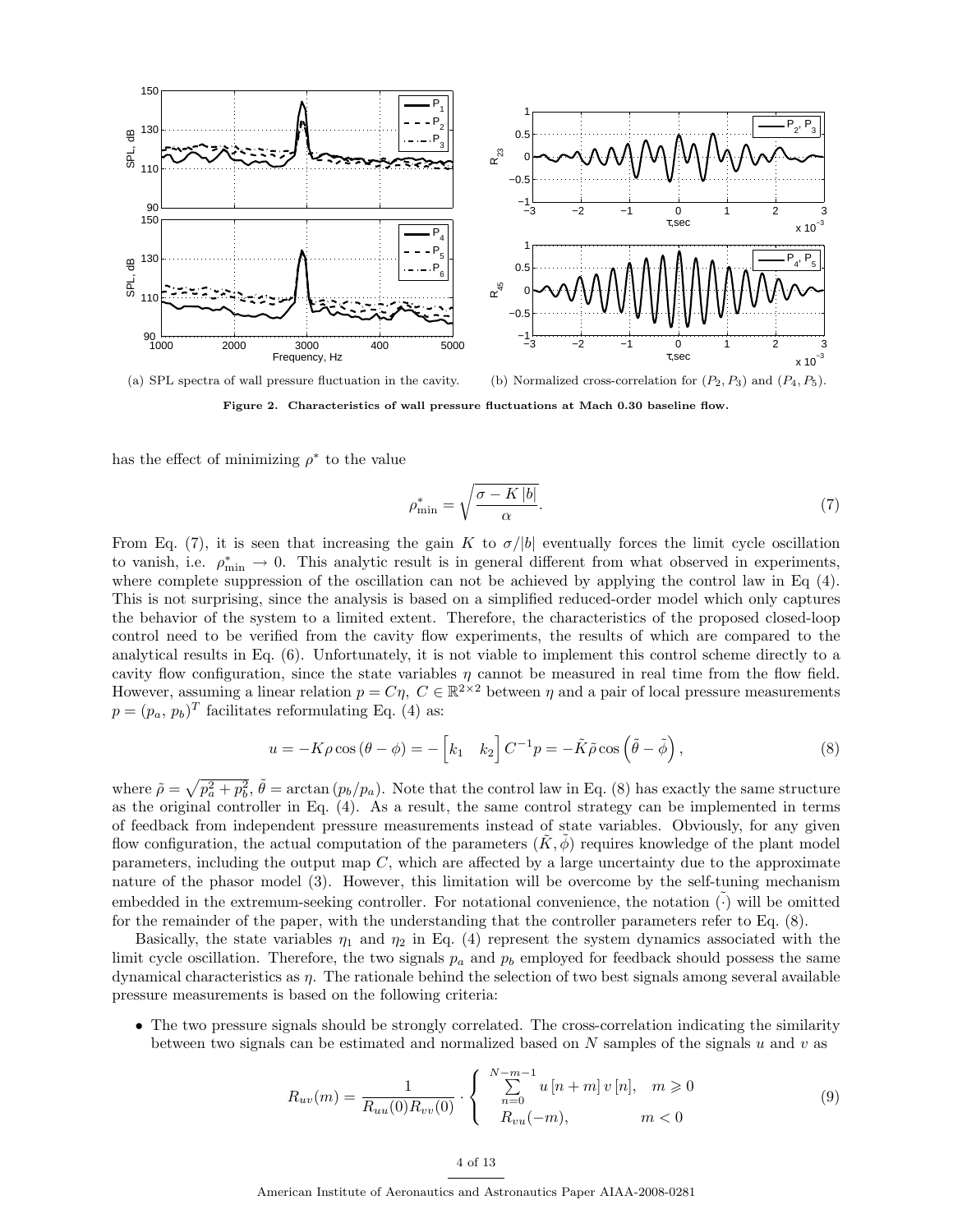

Figure 3. Inner-loop control system.

where  $-N+1 \leq m \leq N-1$ .

• The signal-to-noise  $(S/N)$  ratio of the selected signal should be the largest possible. The  $S/N$  ratio carried by each pressure signal can be examined graphically from the sound-pressure-level (SPL) spectra, by comparing the magnitude of the resonance peak with the background noise level.

Figure 2(a) shows the SPL spectra of all wall pressure fluctuations measured at six locations as shown in Figure 1 in Mach 0.30 baseline flow. The signals  $P_i$ ,  $i = 1...6$  stand for the pressure fluctuations at each location shown in Fig. 3. While the SPL of all pressure signals exhibits a strong resonance peak at about 2.9 kHz, the background noise levels of  $P_1$ ,  $P_2$ , and  $P_3$  located at the shear layer are considerably higher than those of sensors  $P_4$ ,  $P_5$ , and  $P_6$ , located at the bottom of the cavity. The number of all possible pairs from the 6 pressure measurements is 15. As shown in Fig.  $2(b)$ , the cross-correlation analysis in Eq. (9) for all 15 pairs results in the pair  $(P_2, P_3)$  having the weakest cross-correlation and the pair  $(P_4, P_5)$  exhibiting the strongest cross-correlation. As a result, the pair  $(P_4, P_5)$  is selected as the output for the feedback controller given in Eq.  $(8)$ . To further reduce the background noise level, the signals  $P_4$  and  $P_5$  are then filtered by a pair of 4th-order Butterworth bandpass filters,  $G_{BP}(s)$ , having a passband of 1.5 kHz - 4 kHz. In addition, the actuator compensator derived in Ref.<sup>19</sup> is embedded in the control loop. The synthetic jet-like actuator employed in the experimental setup possesses a strong dynamic characteristic, which severely distorts the control signal. A servo-compensator designed using  $H_{\infty}$  control theory forces the actuator output to track the control signal  $u$  such that the uncertainty caused by the actuator dynamics can be effectively compensated, and its effect ignored in closed-loop. Figure 3 shows the experimental implementation of the proposed control law.

Next, the static map between  $\rho^*$  and  $(K, \phi)$  is identified in closed-loop experiments on the baseline Mach 0.30 flow. The control parameters  $(K, \phi)$  are manually tuned, and the corresponding averaged amplitude



Figure 4. Averaged limit cycle magnitude,  $\bar{\rho}/\bar{\rho}_o$ , with respect to control parameters K and  $\phi$ .  $\bar{\rho}_o = 0.36$  kPa.

American Institute of Aeronautics and Astronautics Paper AIAA-2008-0281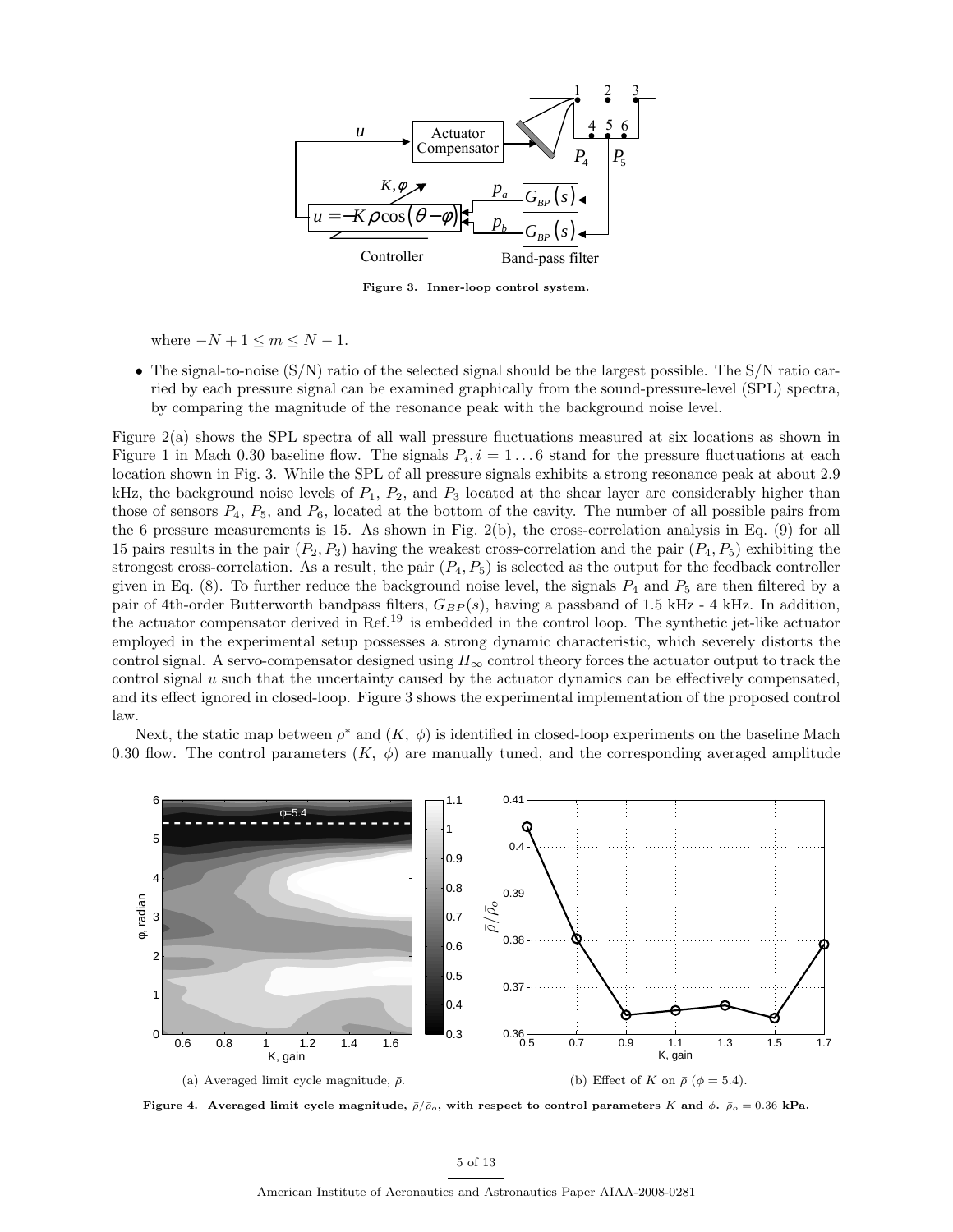

Figure 5. Performance of the closed-loop control at Mach 0.30 flow. The control parameters are set as  $K = 1.0, \phi = 5.4$ .

of the oscillation in steady-state,  $\bar{\rho}$ , is computed. A plot of  $\bar{\rho}$  versus the controller parameters  $(K, \phi)$  is shown in Fig 4, where the magnitude  $\bar{\rho}$  is normalized by the averaged limit cycle magnitude of the baseline flow,  $\bar{\rho}_o = 0.36$  kPa. It is seen from Fig. 4(a) that the experimental results are in good agreement with the analysis in Eq. (6) as far as the variation of the phase shift parameter  $\phi$  is concerned. There exists an optimal value  $\phi_{opt} = 5.4$  rad for this controller parameter where  $\bar{\rho}$  is minimized, irrespective of the value of K in the given range. However, the effect of variations of K does not match the analytical model. At  $\phi = 5.4$ , as K increases, the magnitude  $\rho$  tends to decrease initially but then increases again when  $K > 1.5$ . Conversely, Eq.  $(7)$  predicts a monotonic attenuation of the limit cycle magnitude with increasing K when  $\phi$  is set to the optimal value  $\phi_{\text{opt}}$ . This result implies that the simple averaged model in Eq. (5) leads to a considerable difference between the real effect of K on  $\rho_{\min}^*$  and the analytical relationship in Eq. (7).

Finally, Figure 5 shows the performance of the control system corresponding to  $K = 1.0, \phi = 5.4$ , which is hereby regarded as the optimal parameter set. The phase plot in Fig. 5(a) shows that the limit cycle magnitude in closed-loop is considerably decreased compared to the baseline case. This is confirmed by Fig. 5(b), where it is shown that the resonance peak in the SPL spectrum is reduced by 22 dB in closed-loop.

## IV. Extremum-Seeking Optimization of Control Parameters

The next step is the formulation of an extremum-seeking algorithm to adaptively tune the controller parameters on-line. As mentioned earlier, the extremum-seeking scheme has in principle two degrees of freedom for the optimization, corresponding to the parameters K and  $\phi$ . However, adapting K will not be appropriate for controller considered here, for the following reasons:

- Increasing K may cause actuator saturation, and thus its effect will be limited.
- The sensitivity of  $\rho^*$  with K is much smaller than that of  $\phi$ .
- The phase shift  $\phi$  determines the sign of the feedback action, and thus its effect is crucial in determining attenuation or amplification of the limit cycle.

These characteristics can be clearly observed in Fig. 4. Consequently, the gain K is kept constant at  $K = 1.0$ and only the phase  $\phi$  is adapted in this research.

The structure of the single parameter extremum-seeking optimization algorithm, inspired by Wang and Kristi $\zeta$ <sup>18</sup> is shown in Figure 6. The extremum-seeking controller acts as an outer-loop to the controller in Figure 3. The scheme implements a gradient-based online optimization using an estimate of the sensitivity of  $\rho^*$  with respect to  $\phi$  obtained using a sinusoidal perturbation  $\Delta\phi$ . The control parameter  $\phi$  can be adapted in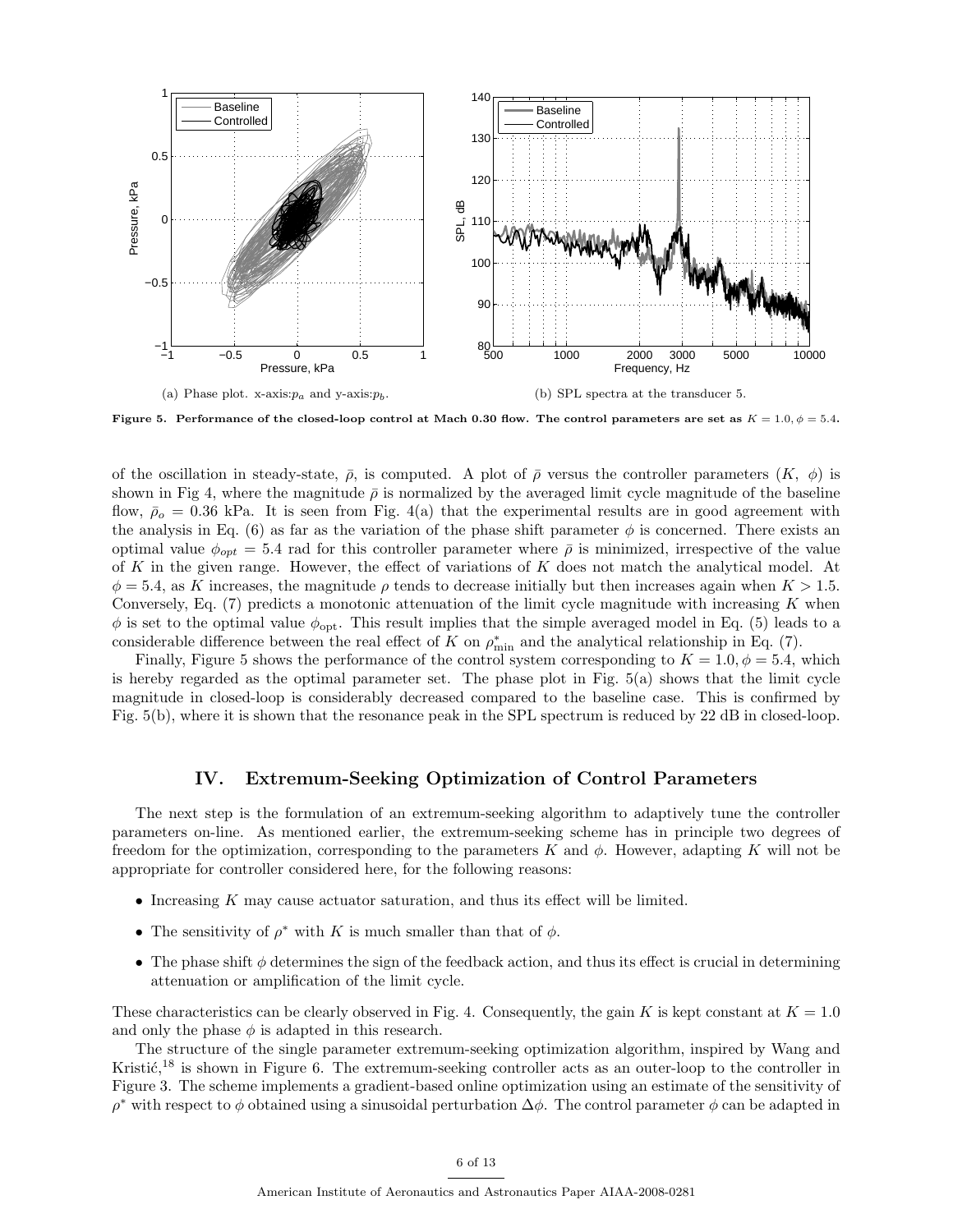

Figure 6. Outer feedback loop using extremum-seeking algorithm.

real time using a gradient descent method to achieve the minimum of the limit cycle magnitude,  $\rho^*$ . A simple detection algorithm of limit cycle magnitude can be established as follows: Assuming that  $p_a = r_a \cos \omega t$ and  $p_b = r_b \sin \omega t$ , the squared magnitude  $\rho^2$  becomes

$$
\rho^2 = p_a^2 + p_b^2 = \frac{(r_a^2 + r_b^2)}{2} + \frac{(r_a^2 - r_b^2)}{2} \cos 2\omega t.
$$
\n(10)

The squared signal  $\rho^2$  is filtered through a low-pass filter  $G_L(s)$ . Provided that the bandwidth  $\omega_L$  of  $G_L(s)$ satisfies the condition  $\omega_L \ll \omega$ , the filter  $G_L(s)$  allows the extraction of the time-invariant component from Eq.  $(10)$  as  $\mathcal{L}$ 

$$
\rho^* = \sqrt{\frac{1}{2} (r_a^2 + r_b^2)}.
$$

Suppose that the static input-output map  $f : \phi \to \rho^*$  representing the relationship between  $\phi$  and  $\rho^*$  has a minimum. In the vicinity of an initial value  $\phi = \phi_o$ , the map f can be approximated by Taylor series as

$$
\rho^* = f(\phi) \approx f(\phi_o) + f'(\phi_o) \Delta \phi = f(\phi_o) + f'(\phi_o) a \sin(\omega_a t), \tag{11}
$$

where  $\Delta \phi = a \sin(\omega_a t), a \ll O(\phi)$  is a perturbation signal. In the scheme in Fig. 6, the perturbation is implemented as an additive sinusoidal signal, whose frequency  $\omega_a$  is sufficiently small such that the static relationship  $\rho^* = f(\phi)$  is maintained. From Fig. 6, the bandwidth  $\omega_h$  and  $\omega_l$  of high-pass and low-pass filters, respectively, are chosen to satisfy the condition  $\omega_h$ ,  $\omega_l \ll \omega_a$ . As a result, the output  $\phi_f$  of a low-pass filter  $\omega_l/(s + \omega_l)$  becomes

$$
\phi_f \approx -f'(\phi_o)\frac{a^2}{2},\tag{12}
$$

which facilitates the detection of the gradient  $f'(\phi_o)$  without the exact knowledge of the map. The relationship between the filter output  $\phi_f$  and the update  $\hat{\phi}$  is chosen as

$$
\dot{\hat{\phi}} = k \cdot \phi_f.
$$

The value of  $\hat{\phi}$  is updated by the integration of  $\phi_f$  every time step, until  $\rho^*$  approaches the minimum where  $f'(\phi) = 0$ . For the sake of stable and effective extremum-seeking optimization, the following relationships should be established:<sup>8</sup>

Cavity oscillation frequency, 
$$
\omega > \text{Cutoff frequency}
$$
 for limit cycle detection,  $\omega_L >$   
 Perturbation,  $\omega_a > \text{Filter frequencies}, \omega_l, \omega_h.$  (13)

In what follows, the selection of the parameters of the filters in the extremum-seeking loop are discussed based on the conditions given in Eq. (13). First of all, a third-order Butterworth low-pass filter with a cutoff frequency  $\omega_L/2\pi = 50$  Hz is chosen for the filter  $G_L$  used to compute the limit cycle magnitude. Note that the designed cutoff frequency at 50 Hz is considerably lower than the frequency range of interest in cavity flow oscillation, namely 2-4 kHz. To determine the perturbation frequency  $\omega_a$ ,  $\phi$  is varied from 0 to  $2\pi$  at a given frequency  $f_a$  as follows

$$
\phi = \pi + \pi \sin(\omega_a t), \text{ with } \omega_a = 2\pi f_a,
$$
\n(14)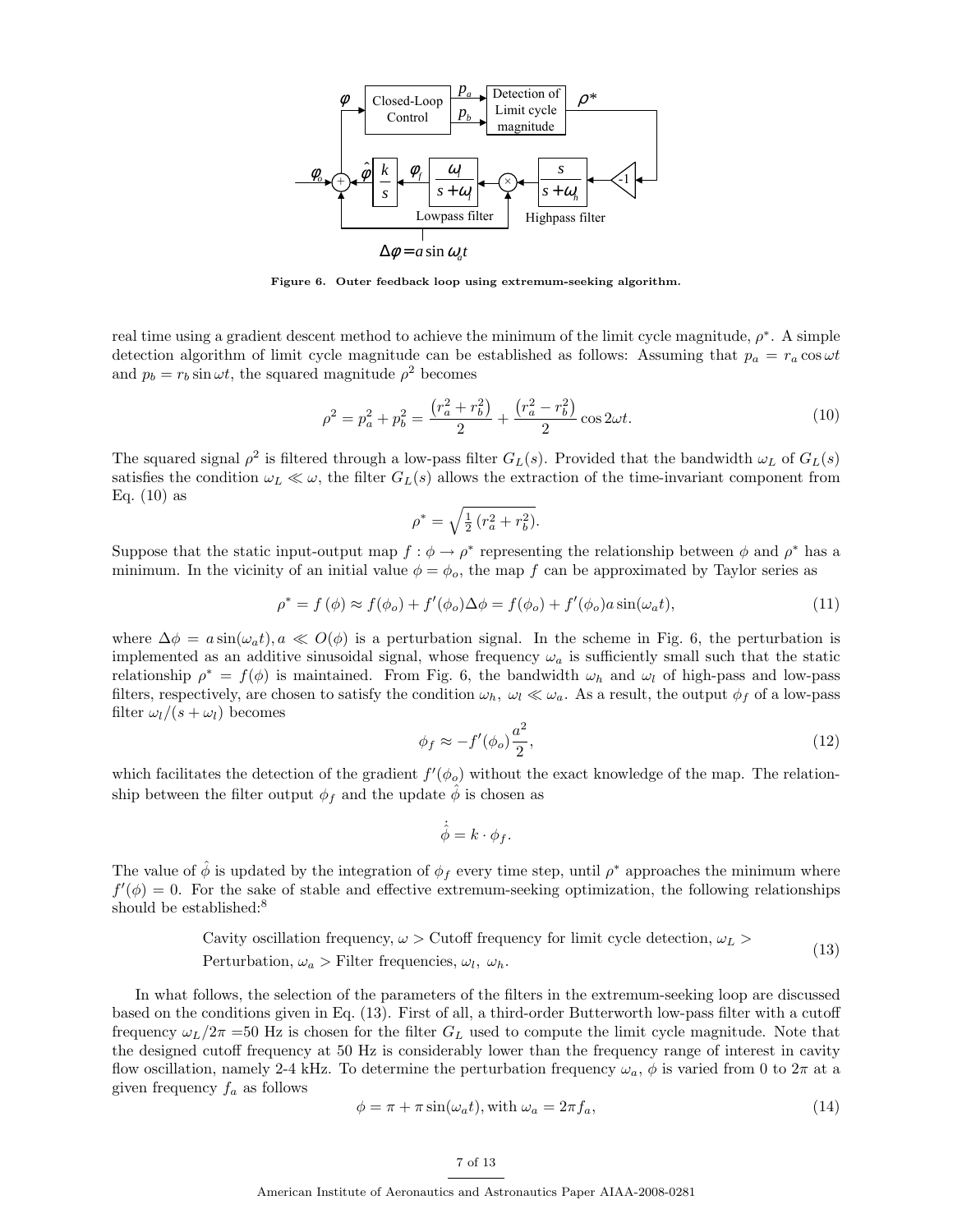

Figure 7. Effects of perturbation frequency  $f_a$  on the relationship between  $\rho^*$  and  $\phi$ .

and the effect of each  $f_a$  on the relationship between  $\rho^*$  and  $\phi$  is analyzed. Note that the extremum-seeking loop is not active during this investigation. The result of the analysis is shown in Fig. 7, where the solid lines account for increasing values of  $\phi$  from 0 to  $2\pi$ , while the dashed lines account for decreasing values from  $2\pi$ to 0. At  $f_a = 4$  Hz, the relationship between  $\phi$  and  $\rho^*$  is very similar to the characteristic of the averaged limit cycle magnitude shown in Fig. 4(a), as it possesses a minimum around  $1.5\pi$ - $2\pi$ , although the minimum value is shifted slightly depending on the direction of varying  $\phi$ . As the frequency  $f_a$  increases to 8 Hz and 16 Hz, the relationship loses the key characteristic of the existence of a minimum value. Consequently, the perturbation signal is set as  $\Delta \phi = 0.1 \sin(2\pi \cdot 3 \cdot t)$ , where the frequency is lower than 4 Hz and the amplitude is smaller than the order  $O(\phi) \approx 1$ . Subsequently, both filter frequencies  $\omega_h$  and  $\omega_l$  are set at 0.4 Hz. to satisfy the condition in Eq. (13).

The resulting extremum-seeking controller is tested in closed-loop experiments at the baseline Mach 0.3 flow, with an initial value  $\phi_o = 4.5$ . As shown in Fig. 8, the parameter  $\phi$  is updated successfully from 4.5 to 5.39 until the limit cycle magnitude  $\rho^*$  reaches its minimum value about 0.15 kPa. Figure 9 verifies the effectiveness of the extremum-seeking control on the SPL spectrogram recorded using pressure transducer #5. The resonance peak at around 2.9 Hz is gradually attenuated, following the reduction of the magnitude  $\rho^*$ .

## V. Comparison to Fixed-Structure Flow Control

In this section, the performance of the extremum-seeking controller is compared with that of the linear quadratic (LQ) controller developed in Samimy et al.,<sup>2</sup> whose scheme is shown in Fig. 10. The LQ controller is developed on the basis of a 4th-order reduced-order flow model, obtained at Mach 0.30 baseline flow by



Figure 8. Transient characteristics of the extremum-seeking control. The initial value of  $\phi$  is 4.5.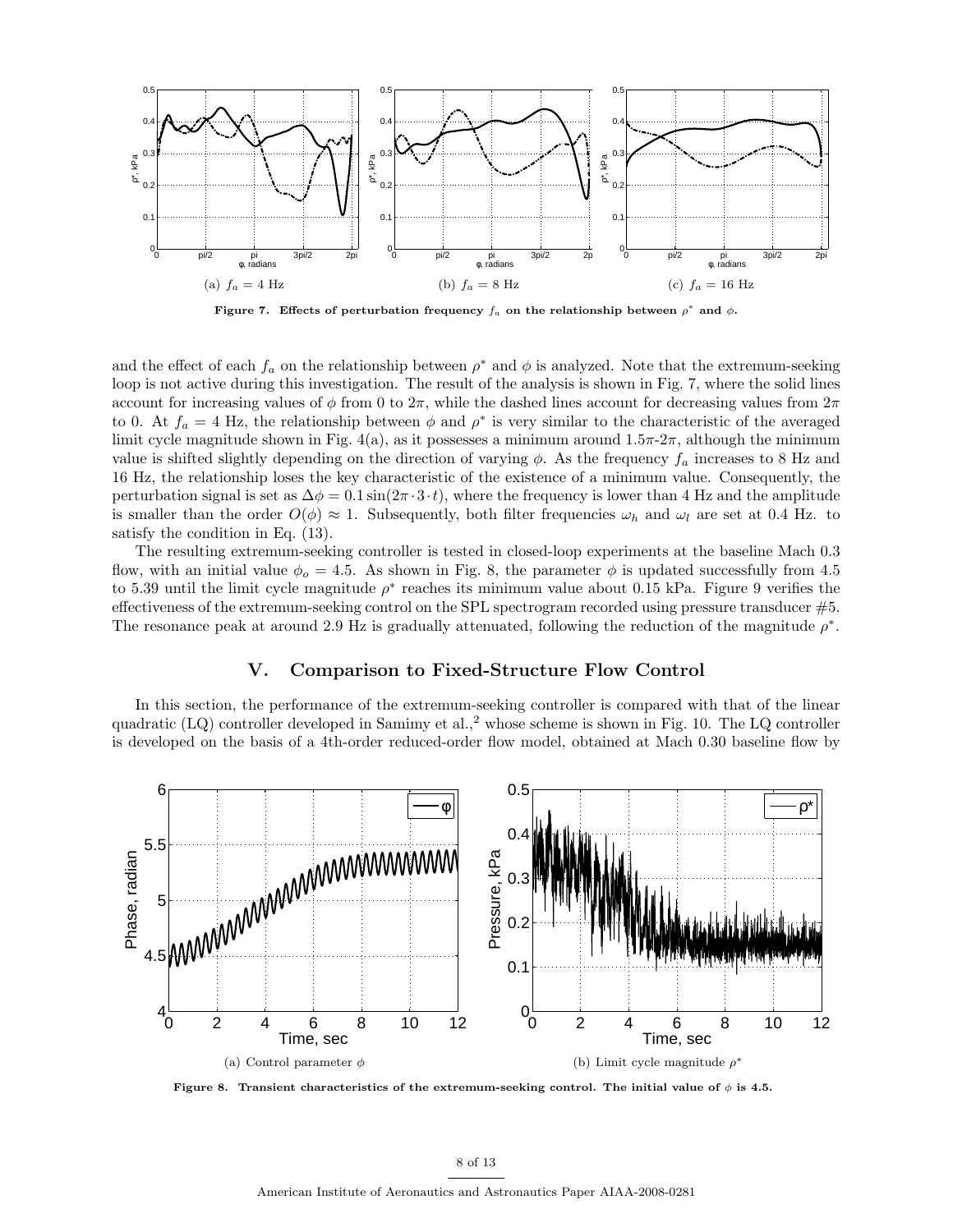

Figure 9. SPL spectrogram measured at the transducer 5 in transition under ES control.

means of proper orthogonal decomposition (POD) and Galerkin projection methods. The resulting linearized flow model is written as

$$
\dot{\mathbf{a}}(t) = G\mathbf{a}(t) + Bu(t),\tag{15}
$$

where the vector  $\mathbf{a} \in \mathbb{R}^{4 \times 1}$  stands for the modal coefficients of the POD expansion. Quadratic stochastic estimation is implemented to correlate real-time measurements of surface pressure fluctuations  $P_i(t)$  at m distinct locations with a in Eq. (15). The estimated states  $\hat{a}_i \in \hat{\mathbf{a}}$  are defined as

$$
\hat{a}_i(t) = C^{ij} P_j(t) + D^{ijk} P_j(t) P_k(t), \quad i = 1...4, \quad j, k = 1...m.
$$
 (16)

In this study, surface pressure measurements were obtained at the four distinct locations labeled 2, 4, 5, 6 in Fig. 10. The structure of the LQ controller is given by

$$
u(t) = -K_{LQ}\hat{\mathbf{a}}(t),\tag{17}
$$

where the gain matrix  $K_{LQ} \in \mathbb{R}^{1 \times 4}$  minimizes a quadratic cost function of the system states and the input energy.<sup>23</sup> The major difference between the extremum-seeking controller and the LQ control is the adaptability of the control parameters. The gain matrix  $K_{LQ}$  of the LQ controller is determined on the basis of the model identified at a given design condition (e.g. Mach 0.30 flow in this study), and is therefore fixed irrespective of the actual flow condition. In contrast, the parameter  $\phi$  of the extremum-seeking control is determined in real time, which in principle yields a means to account for varying flow conditions.

Figure 11(a) shows a comparison between the LQ controller and the extremum-seeking controller in closed-loop experiments using SPL spectra measured at transducer #5. In this example, the freestream



Figure 10. Linear quadratic feedback system for cavity flows. Pressure transducers 2, 4, 5, and 6 are used for stochastic estimation of system variables.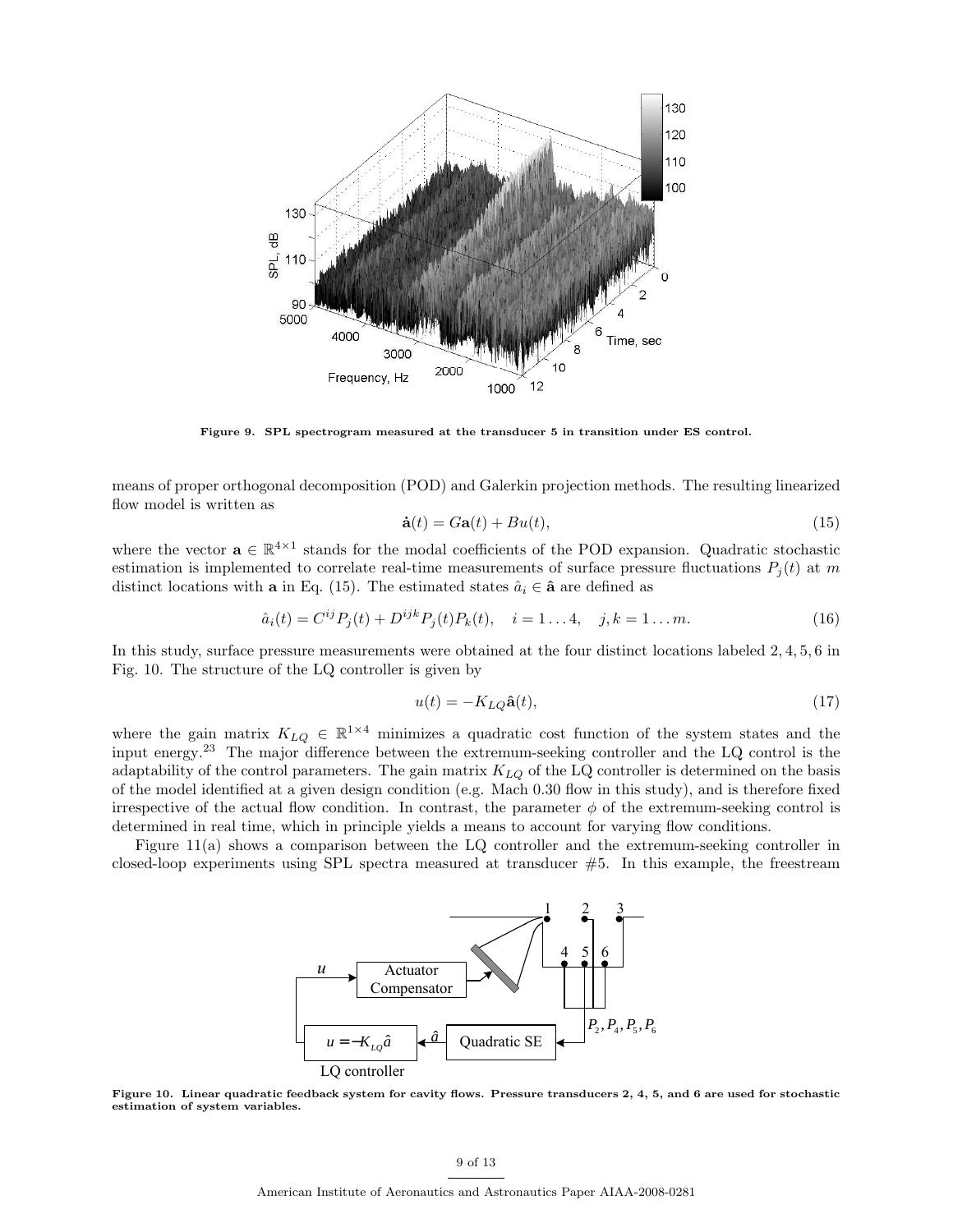

Figure 11. SPL spectra measured at the transducer 5 under LQ control (top) and extremum-seeking control (bottom) at Mach 0.30 and 0.32 flows, respectively.

Mach number is set to design condition (Mach 0.3) for the LQ control system. Both control systems show a successful and similar performance: The resonance peaks are reduced by about 20 dB, and the overall SPL level is suppressed to approximately below 110 dB. In the extremum-seeking control, the averaged value of the parameter  $\phi$  converges to  $\phi = 5.39$ , which is almost identical to 5.4, the optimal value identified during the closed-loop experiments in Section III. Therefore, the extremum-seeking control is verified to operate correctly. Figure 11(b) shows the effectiveness of the control systems when the Mach number is increased to 0.32. The performance of the LQ control starts deteriorating as the flow condition deviates from the design condition. The resonance peak is still suppressed, whereas the peak at around 2.2 kHz is considerably amplified. In contrast, the extremum-seeking control maintains a level of performance similar to the results at Mach 0.30. In this case, the parameter  $\phi$  is changed from 5.39 to 2.58. As shown in Fig. 12, as the Mach number increases further beyond 0.32, the characteristics of the cavity flow oscillation changes from a singleresonance mode to a multi-resonance mode, where a first peak is generated at 2.4 kHz and a second peak at 3.4 kHz. At this flow condition, the LQ control amplifies significantly the peak at 2.2 kHz, even though it attenuates the second peak of the baseline flow. In addition, the noise level below 2 kHz is increased. On



Figure 12. SPL spectra measured at the transducer 5 under LQ control (top) and extremum-seeking control (bottom) at Mach 0.34 and 0.38 flows, respectively.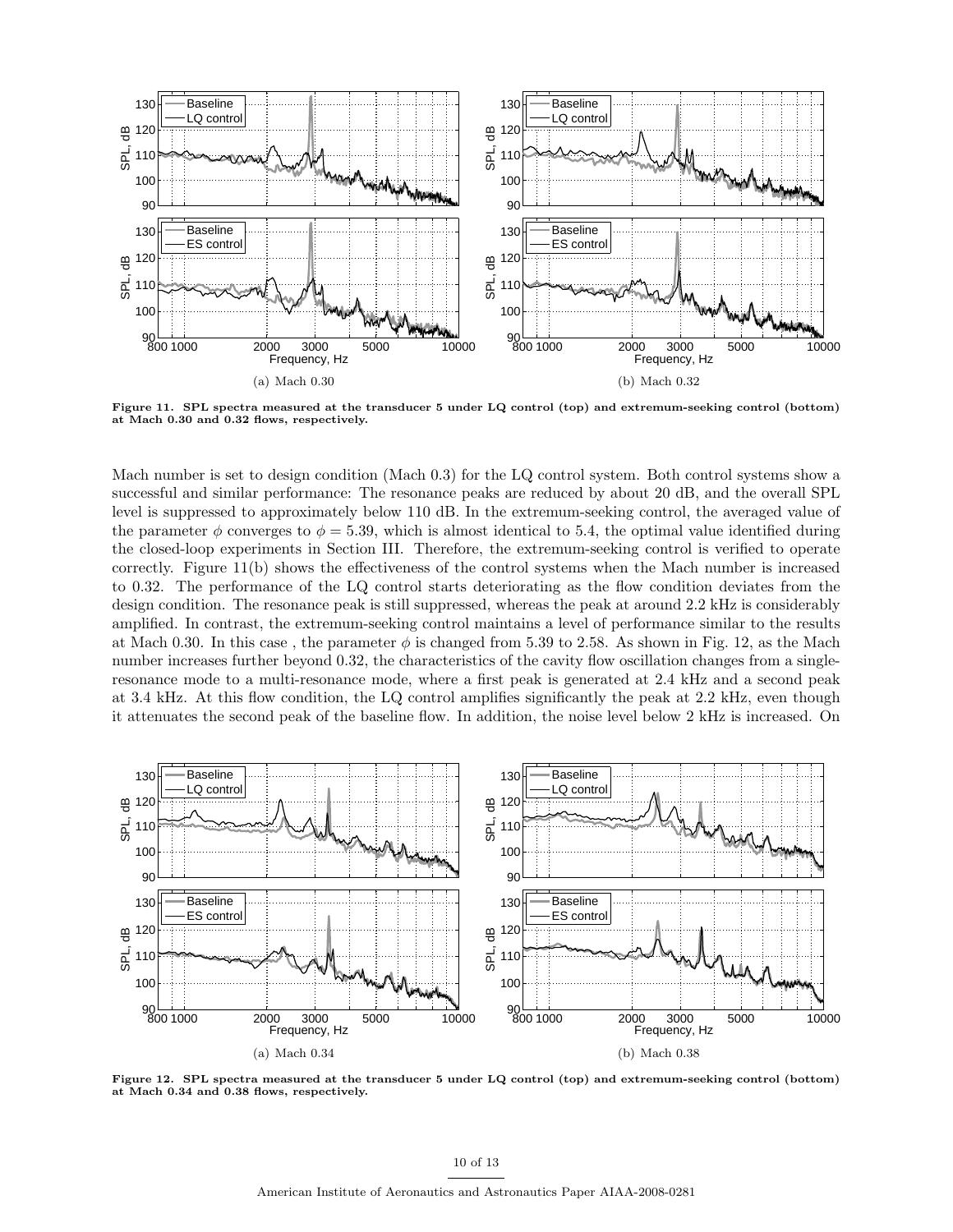| Mach number $\vert 0.28 \vert 0.30 \vert 0.32 \vert 0.34 \vert 0.38$ |                                            |  |  |
|----------------------------------------------------------------------|--------------------------------------------|--|--|
|                                                                      | $5.43 \pm 5.39 \pm 2.58 \pm 2.33 \pm 2.45$ |  |  |

Table 1. Adaptation of the parameter  $\phi$  with respect to Mach numbers.

the other end, the extremum-seeking control is still effective, as shown in Fig. 12(a). At Mach 0.38 (strong multi-resonance mode) shown in Fig. 12(b), the extremum-seeking control succeeds in suppressing the first peak of the baseline flow, but barely affects the second peak. However, it does not generates any side effects, differently from the LQ control. It is worth noting that the extremum-seeking controller suppresses the tone with the highest SPL, which in this case is the one at 2.4 kHz, which is consistent with the fact that the algorithm does not possess any information on the frequency of the limit cycle. This also suggests that the current single-parameter adaptive scheme is not sufficient for handling a multi-resonance mode, and a multi-parameter scheme would be required instead. Table 1 lists the variation of  $\phi$  with respect to different Mach numbers.

As a final performance indicator, the variation of the overall sound pressure level (OASPL) is computed as the difference between the OASPLs of controlled and baseline cases

$$
\Delta OASPL = OASPL_{controlled} - OASPL_{baseline},
$$

with

$$
OASPL = 20 \log_{10} \left[ \frac{1}{m} \sum_{i=1}^{m} \left\{ \frac{1}{P_o} \sqrt{\frac{1}{n} \sum_{j=1}^{n} |P_i(j)|^2} \right\} \right] \quad (\text{dB}),
$$

where the reference pressure  $P_0 = 20 \mu Pa$ . The SPL data computed from each transducer( $m = 6$ ) are averaged to obtain the OASPL. As shown in fig. 13, the trend in  $\Delta OASPL$  with respect to Mach numbers shows the clear advantage of extremum-seeking control over fixed-structure control systems. While the LQ control brings the benefits only in the design condition (Mach 0.30) and its neighborhood (Mach 0.28 and 0.32), the extremum-seeking control shows better performance at single-resonance modes than the LQ control and maintains its effectiveness to some degree even at multi-resonance modes.

## VI. Conclusions

Varying flow condition in a subsonic shallow cavity flow affects the dynamic characteristics of cavity flow resonance. In our configuration, increasing the Mach number from 0.30 to 0.38 changes the resonance significantly from single mode to multiple modes. This research developed the adaptive flow control system using extremum-seeking algorithm, which aims at adapting the control parameters to maximize the attenuation of the flow resonance at flow conditions.



Figure 13. Comparison of Extremum-seeking control and LQ control in terms of change of overall SPL ( $\triangle OASPL$ ) for different Mach numbers.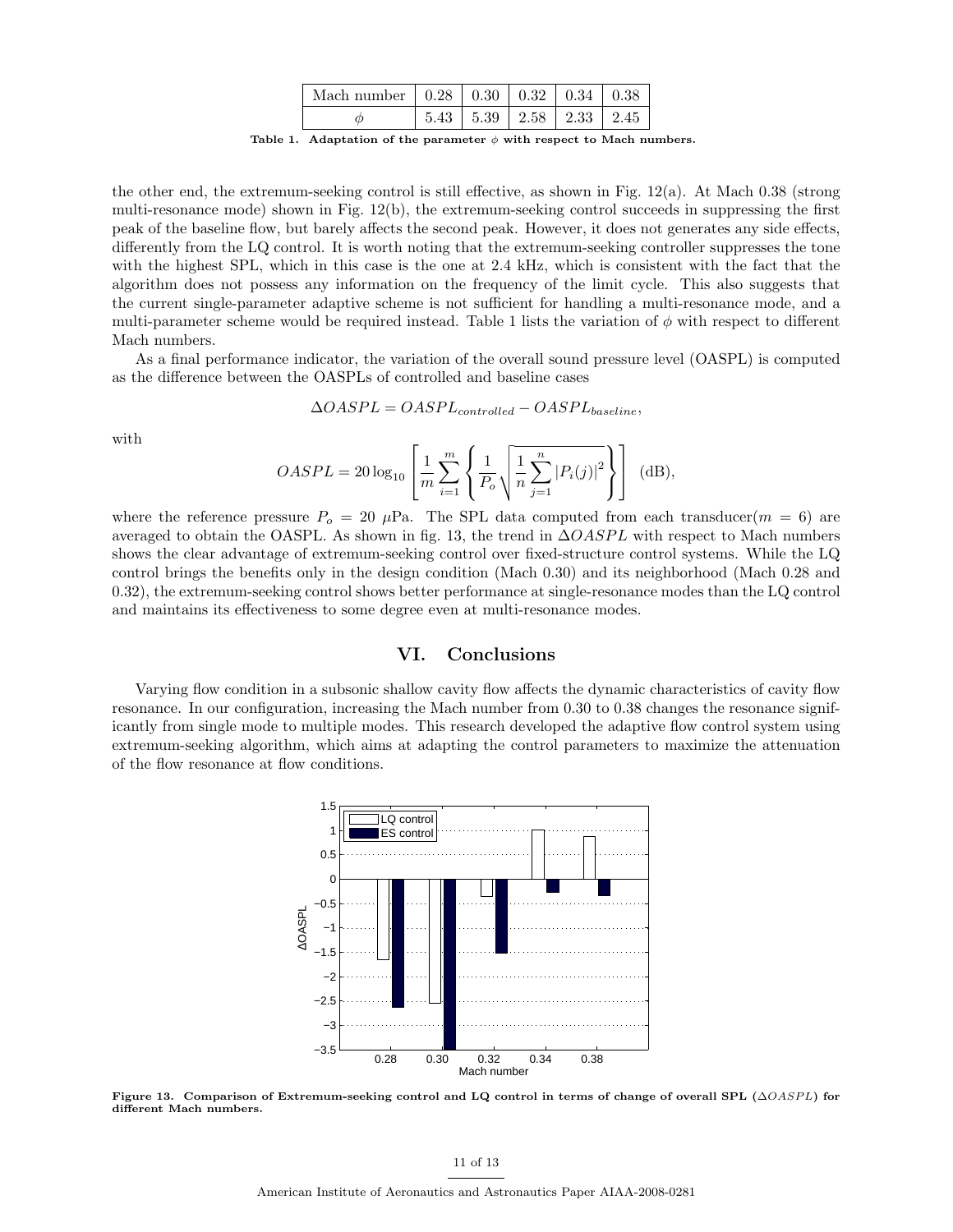First, an inner closed-loop control system was developed using a simple, pressure-based control law. The effects of the control parameters, i.e. gain K and phase  $\phi$ , on the limit cycle magnitude  $\rho$  were identified analytically and experimentally. It was verified from both analytical relationships and experimental results that there exists an optimal value  $\phi_{OPT}$  of the controller parameter where  $\rho$  is minimized, regardless of K. As for the effects of K, the analytical results are not matched with the experimental results. It is due to the simplicity of a phasor model derived from a Galerkin system. Therefore, extremum-seeking optimization was applied only to the parameter  $\phi$ , with K fixed at 1.0. As for the extremum-seeking scheme, the gradient-based searching algorithm with a sinusoidal perturbation was implemented. The effectiveness of the extremum-seeking control was verified under various flow Mach numbers. The experimental results were compared with those obtained with a linear-quadratic feedback control based on a reduced-order Galerkin model representing a class of fixed-structure control systems. While the LQ control attenuates the resonance only at Mach numbers close to the design condition, the extremum-seeking control extends the range of Mach numbers where the control is effective by tuning the control parameter automatically.

#### Acknowledgments

This work is supported in part by the AFRL/VA and AFOSR through the Collaborative Center of Control Science (Contract F33615-01-2-3154). The authors would like to thank their colleagues at CCCS, James Myatt, Chris Camphouse, Edgar Caraballo and Jesse Little for assistance and fruitful discussions.

## References

 ${}^{1}$ Ga-del-Hak, M., Flow Control: Passive, Active, and Reactive Flow Management, Cambridge Univ. Press, 2004.

<sup>2</sup>Samimy, M., Debiasi, M., Caraballo, E., Serrani, A., Yuan, X., Little, J., and Myatt, J. H., "Feedback Control of Subsonic Cavity Flows Using Reduced-Order Models," Journal of Fluid Mechanics, Vol. 579, 2007, pp. 315–346.

<sup>3</sup>Rowley, C. and Williams, D. R., "Dynamics and Control of High-Reynolds-Number Flow over Open Cavities," Annual Review of Fluid Mechnics, Vol. 38, 2006, pp. 251–276.

<sup>4</sup>Cattafesta, L. N., Williams, D. R., Rowley, C. W., and Alvi, F. S., "Review of Active Control of Flow-Induced Cavity Resonance," AIAA Paper 2003-3567, 2003.

<sup>5</sup>Debiasi, M. and Samimy, M., "Logic-Based Active Control of Subsonic Cavity Flow Resonance," AIAA Journal, Vol. 42, No. 9, Sep 2004, pp. 1901–1909.

 $6$ Yan, P., Debiasi, M., Yuan, X., Little, J., Özbay, H., and Samimy, M., "Experimental Study of Linear Closed-Loop Control of Subsonic Cavity Flow," AIAA Journal, Vol. 44, No. 5, 2006, pp. 929–938.

<sup>7</sup>Efe, M. O., Debiasi, M., Yan, P., Özbay, H., and Samimy, M., "Control of Subsonic Cavity Flows by Neural Networks -Analytical Models and Experimental Validation," AIAA Paper 2005-0294, 2005.

8 Ariyur, K. B. and Krstić, M., Real-Time Optimization by Extremum-Seeking Control, John Wiley & Sons, Hoboken, NJ, 2003.

<sup>9</sup>Garwon, M. and King, R., "A Multivariable Adaptive Control Strategy to Regulate the Separated Flow Behind a Backward-Facing Step," Proceedings of the 16th IFAC World Congress, Prague, Czech Republic, 2005.

<sup>10</sup>Henning, L. and King, R., "Drag Reduction by Closed-Loop Control of a Separated Flow over a Bluff Body with a Blunt Trailing Edge." Proceedings of the 44th IEEE Conference on Decision and Control and European Control Confernce, Seville, Spain, 2005, pp. 494–499.

<sup>11</sup>Beaudoin, J.-F., Cadot, O., Aider, J.-L., and Wesfried, J.-E., "Drag Reduction of a Bluff Body Using Adaptive Control Methods," Physics of Fluids, Vol. 18, No. 8, 2006, pp. 085107–1– 085107–10.

<sup>12</sup>Banaszuk, A. and Narayanan, S., "Adaptive Control of Flow Separation in a Planar Diffuser," AIAA Paper 2003-0617, 2003.

<sup>13</sup>Becker, R., King, R., Petz, R., and Nitsche, W., "Adaptive Closed-Loop Separation control on a High-Lift Configuration Using Extremum Seeking," AIAA Journal, Vol. 45, No. 6, 2007, pp. 1382–1392.

 $14$ Banaszuk, A., Ariyur, K. B., M.Krstić, and Jacobson, C. A., "An adaptive algorithm for control of combustion instability," Automatica, Vol. 40, No. 11, 2004, pp. 1965–1972.

 $15$ Wang, H.-H., Yeung, S., and Krstić, M., "Experimental application of extremum seeking on an axial-flow compressor," IEEE Transactions on Control Systems Technology, Vol. 8, No. 2, 2000, pp. 300–309.

<sup>16</sup>Tadmor, G., Noack, B. R., Morzyński, M., and Siegel, S., "Low-Dimensional Models for Feedback Flow Control. Part II: Control Design and Dynamic Estimation," AIAA Paper 2004-2409, 2004.

<sup>17</sup>Rowley, C. W. and Juttijudata, V., "Model-Based Control and Estimation of Cavity Flow Oscillations," Proceedings of the 44th IEEE Conference on Decision and Control, 2005, pp. 512–517.

<sup>18</sup>Wang, H.-H. and Krstić, M., "Extremum Seeking for Limit Cycle Minimization," IEEE Transactions on Automatic Control, Vol. 45, No. 12, 2000, pp. 2432–2437.

<sup>19</sup>Kim, K., Debiasi, M., Schultz, R., Serrani, A., and Samimy, M., "Dynamic Compensation of a Synthetic Jet-Like Actuator for Closed-Loop Cavity Flow Control," Accepted for publication on AIAA Journal, 2007.

 $^{20}$ Rowley, C. W., Colonius, T., and Murray, R. M., "Model Reduction for Compressible Flows Using POD and Galerkin Projection," Physica D, Vol. 189, No. 1-2, 2004, pp. 115–29.